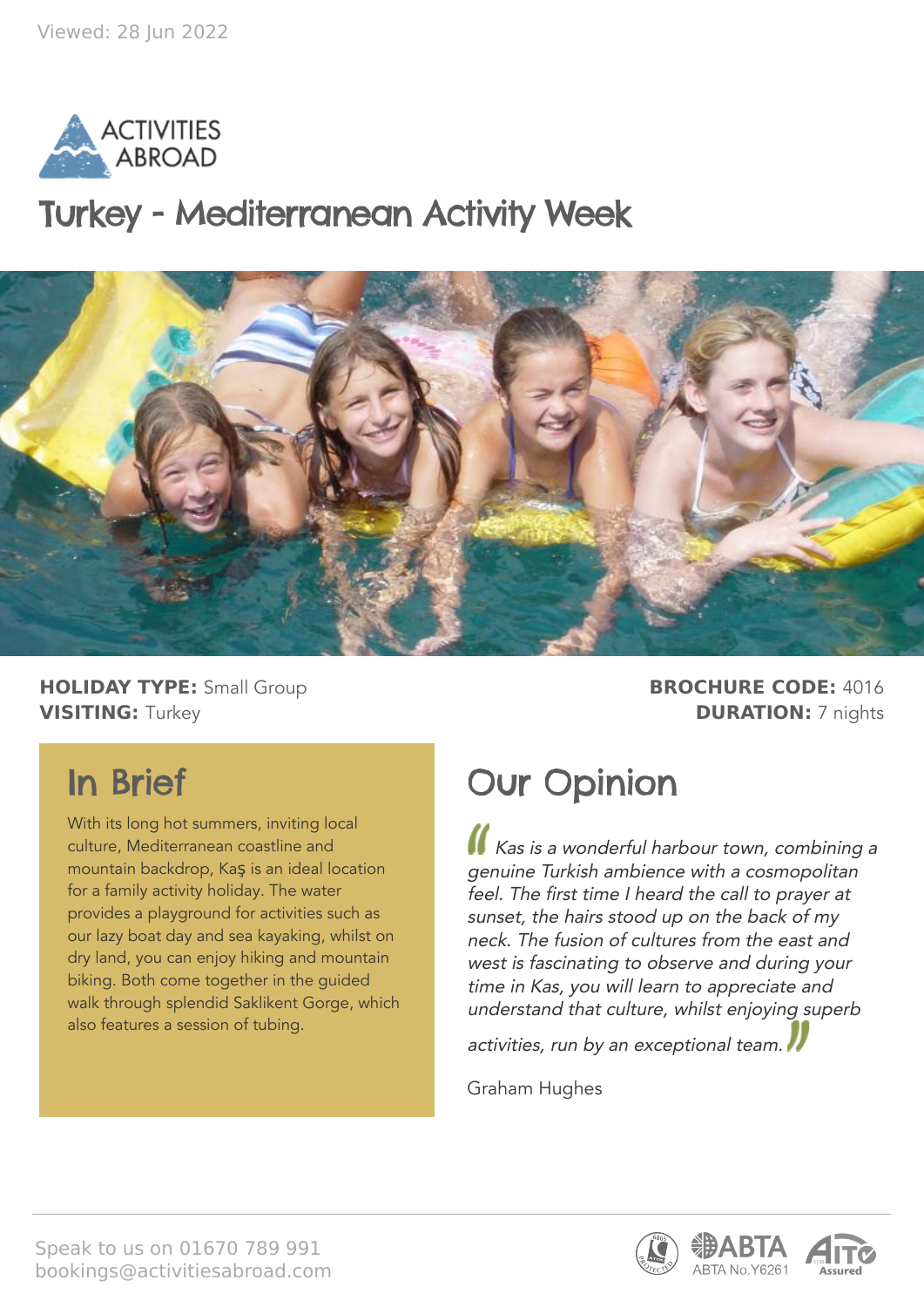

### What's included?

- **Transfers:** group airport and activity transfers (flight arrivals and departures which don't meet the scheduled group time will incur a private transfer supplement)
- **Accommodation:** 7 nights' hotel accommodation in double/twin/triple rooms
- **Meals:** 7 breakfast, 4 lunches (with all activities except tubing) and 2 dinners
- **The following activities are included in the holiday**: Lazy boat day, sea kayaking, picnic hike, mountain biking, Saklikent Gorge walk and tubing (order of activities is subject to change)
- All equipment, tuition and supervision from fully qualified instructors
- The services of our local representatives or guides

# **Trip Overview**

Kaş is a great base for families who want an energetic way to enjoy sun, sea, and sand. There is something for all the family on this holiday: mountain biking, hiking, our famous lazy boat day, sea kayaking, and tubing. There is also time to relax, enjoy the Mediterranean sunshine, and take in the vibrant local culture with its excellent food.

The old town of Kaş is an ideal destination for an activity holiday with its impressive coastline complemented by a wonderful warm climate, cosmopolitan culture, and friendly locals. During the activity schedule, we also explore the nearby mountain range as well as the Mediterranean coastline, allowing you to actively enjoy the area's highlights.

Kaş is one of the few towns along the coast which has not been dominated by mass tourism. As a result, it still retains its fascinating heritage, reflected in the produce sold in the shops, the cuisine served in the restaurants and the architectural history of the attractive old town.

Please be aware that flight availability can be limited during the summer and we therefore strongly recommend booking early.

**Image credits: Amber Travel, Elaine Fawcett & family**

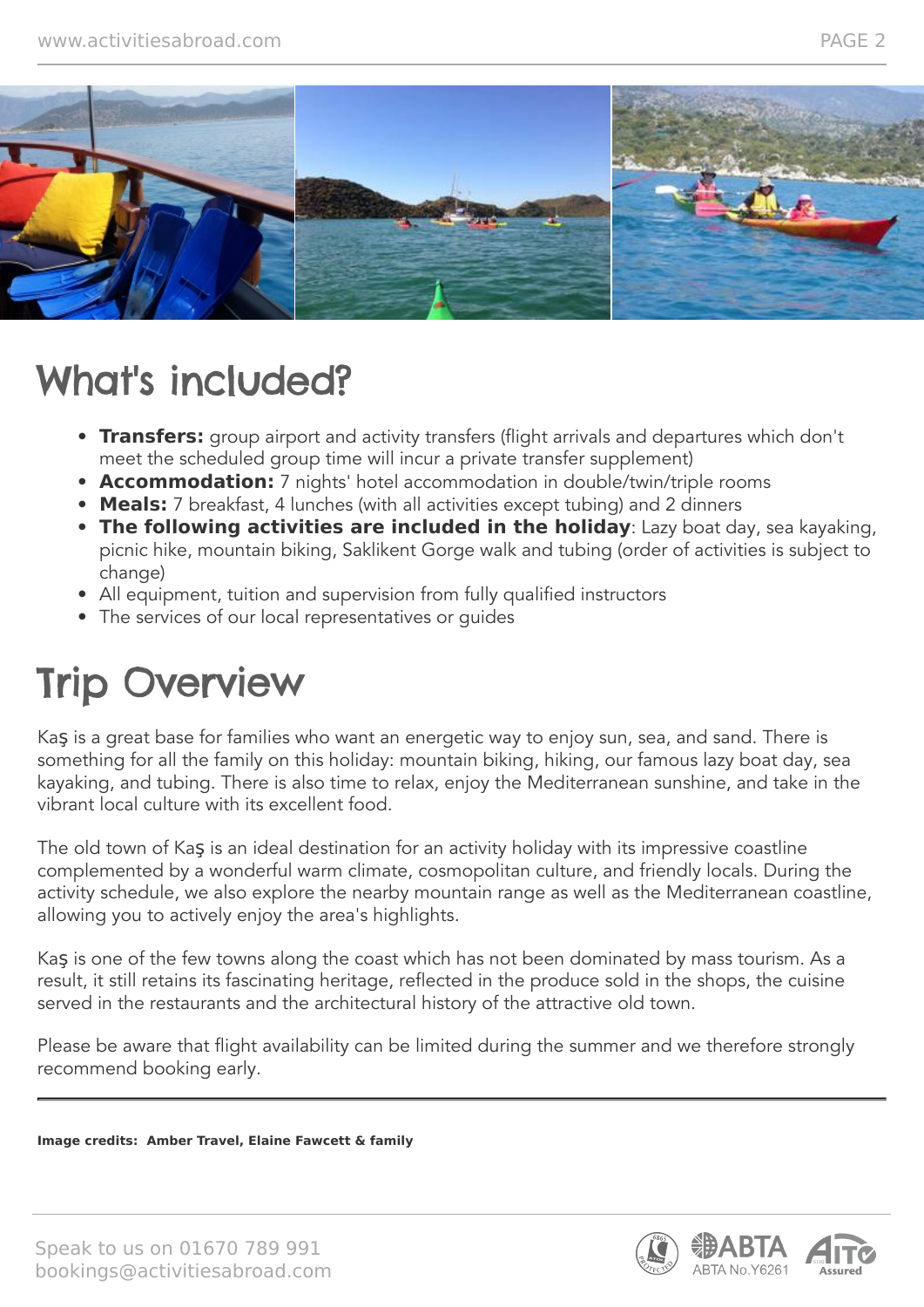# Agenda

Please note the order of activities is subject to change

#### **DAY** 1 FLIGHTS, ARRIVAL AND INTRODUCTION

You will be greeted at Dalaman Airport for the transfer to your accommodation. Upon arrival in Kas, you will check into your rooms, following which our local guides will host a welcome meeting to introduce you to the area and discuss the upcoming activities that you will be enjoying throughout the week.

### **Included Meals:** None



We start with the universally popular lazy boat day which has become a firm favourite with families over the years.

You will board the boat at Kas and spend the day exploring the beautiful coastline, small islands, bays and inlets. As you make your way steadily around this scenic region, there will be the opportunity for swimming, snorkelling, sunbathing and plenty of relaxation with a delicious lunch served on board. The seas surrounding Kas are known for the rich marine life as well as its underwater cultural heritage which includes several submerged shipwrecks. The boat day will last around six hours in total.

This evening after you have disembarked, a group meal will be served in a seafront restaurant.

#### **Included Meals:** Breakfast, Lunch, Dinner

**DAY** 3 SEA KAYAKING

To get the best from today's activity it does normally involve an early start from the hotel for the 45-minute drive to the Kekova national park area. Upon arrival at the base here, there will be a full safety briefing before setting out on the first section of sea kayaking. The day is split into three sections of kayaking which each takes around 45 minutes to an hour depending on the speed of the group and the weather conditions.

Today's activity requires slightly more effort than yesterday but you are rewarded with beautiful views from your kayak as you make your way along the coast.

You will paddle over one of Turkey's most famous sites, the sunken city near the island of Kekova which dates back to the second century when an earthquake partly submerged the city. The clear water allows you to see deep into the water to see the ancient buildings below, which adds further to



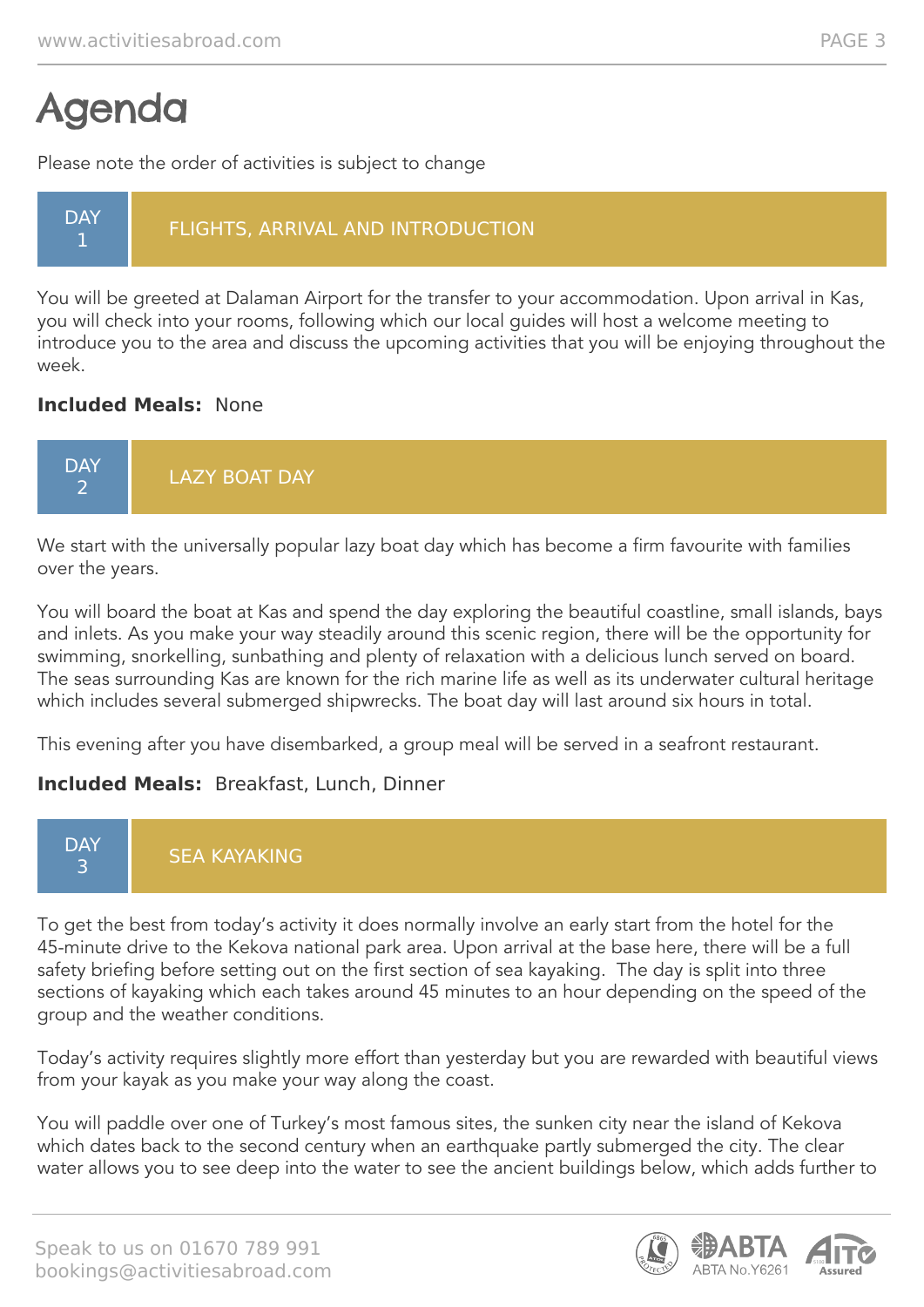this enjoyable activity.

For lunch, there's a stop at a traditional local village which can only be reached by boat. Due to the early start, the group is normally back at the hotel around 3.30 which leaves plenty of time to enjoy the swimming pool and water slide for anyone with any extra energy!

#### **Included Meals:** Breakfast, Lunch

|--|

By now you will have become very familiar with Kas' coastline, so today you will see a very different side to this part of Turkey by heading inland for a walk amongst the towering mountains which surround the old town. As you follow the route with your guide you will enjoy some excellent views of the coast and surrounding countryside.

The group will stop for a picnic lunch along the route on a highland pasture, giving you the chance to rest and appreciate your surroundings. The hike normally lasts between 2.5 – 3 hours depending on the group and the majority of the trail is downhill in a shaded forested area. Following the hike, there will be some free time at a secluded beach area to enjoy a refreshing swim before heading back to the hotel.

#### **Included Meals:** Breakfast, Lunch



Today is free for you to try additional activities such as scuba diving or horse riding (you can arrange these and pay for them locally). Alternatively, you can just relax on the beach - the choice is yours!

#### **Included Meals:** Breakfast



It's time for some real adventure today as you return to the mountains for some cycling. You will drive for around 30 minutes to get to the start point before being provided with mountain bikes and safety equipment before exploring the tracks and trails with your guide to lead the way.

The route will take you through cool forests and vast open meadows, allowing you to see more of the surrounding scenery of Kas and its rich natural beauty and history. Throughout the trail a support vehicle travels closely behind so is always an option for those that would like a rest along the way.

#### **Included Meals:** Breakfast, Lunch

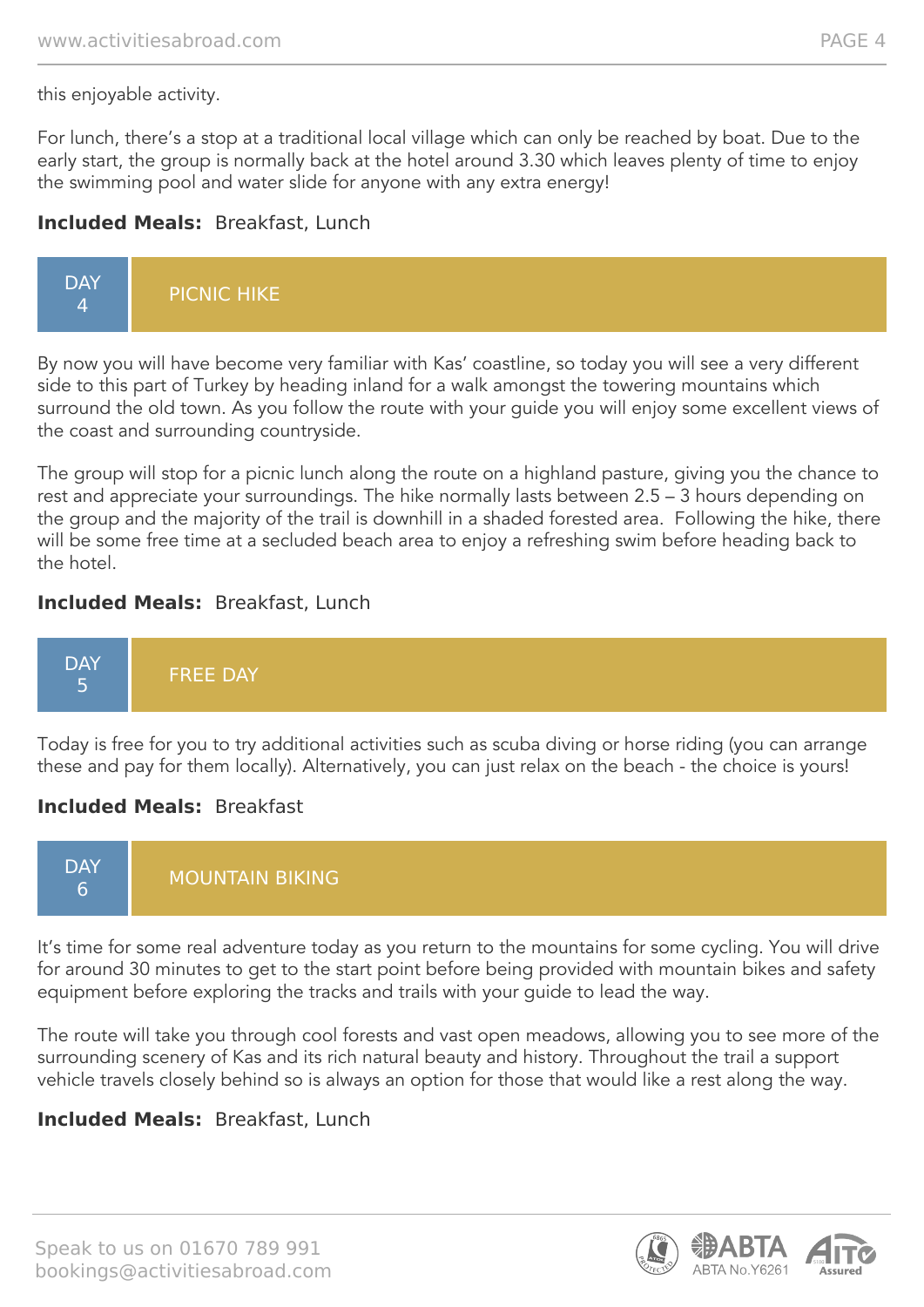#### **DAY** 7 SAKLIKENT GORGE WALK AND TUBING

On your final full day in Turkey, you will firstly explore the dramatic scenery of the Saklikent Gorge, the second longest gorge in Europe, where the river rushes between steep sided cliffs. The transfer to the spectacular gorge takes just over an hour and then the walk to explore properly will take approximately two hours and on reaching the bottom of the gorge your next activity will begin – tubing!

You will be given a paddle, your tube and safety equipment before setting off, spinning and twisting your way downstream. The group will stop for a therapeutic mud bath/fight along the way. The tubing lasts for around 45 minutes depending on local conditions. This evening a farewell meal will be served in one of the local restaurants.

#### **Included Meals:** Breakfast, Dinner



Today you will be transferred back to Dalaman airport or you can extend your stay further. Please speak to our Travel Experts for further advice.

#### **Included Meals:** Breakfast

# Included Accommodation

Hotel Phellos (Nights: 1-7)



Hotel Phellos is a wonderful hotel located in the old town and centre of Kas. It is just a short walk from the seafront and the main streets of Kas where families can enjoy a range of shops, restaurants, marketplaces and historical features. In addition, Küçük Cakil, one of the region's most sought-after beaches, is less than 100 metres away.



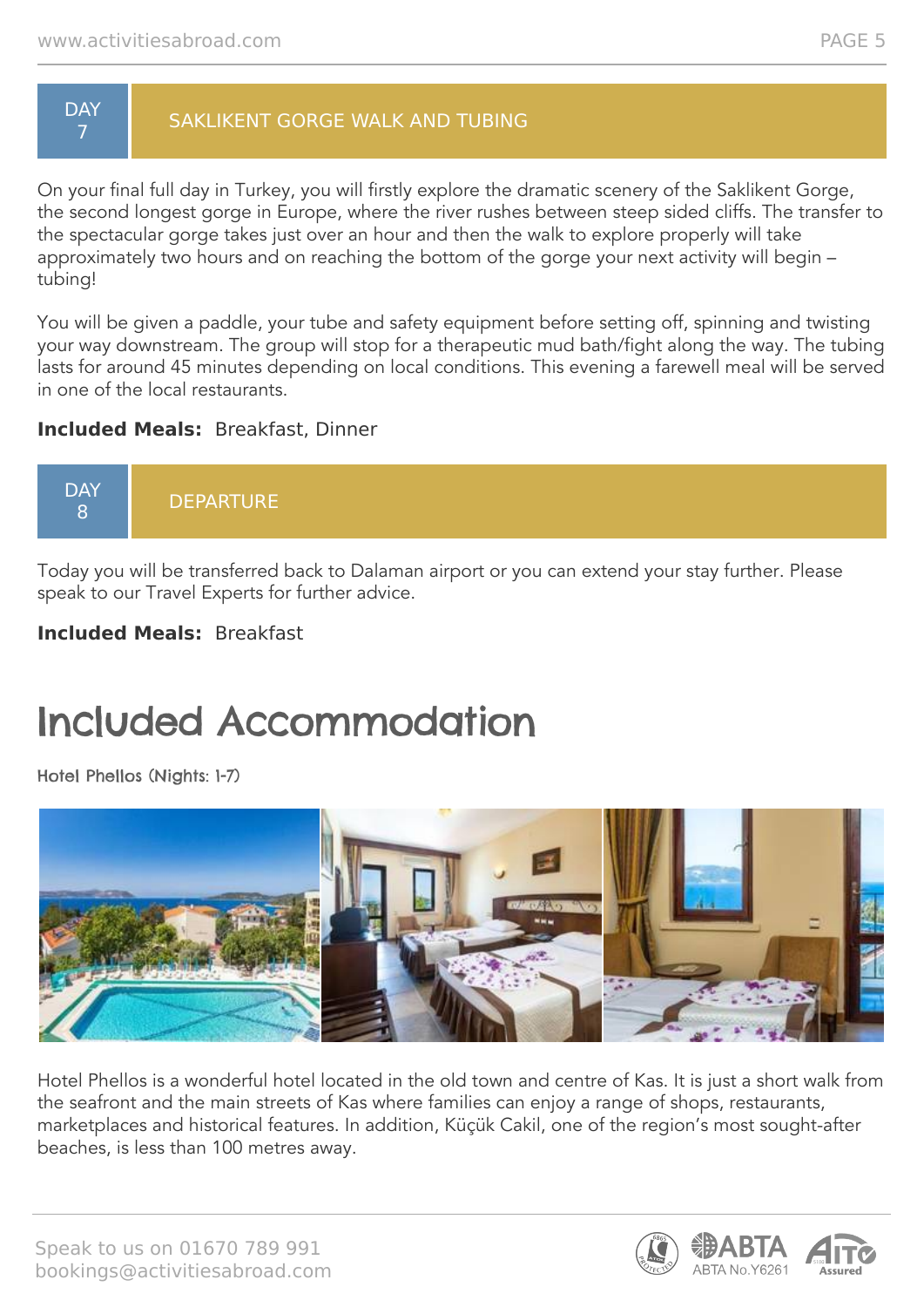# Hotel facilities

- A buffet breakfast is served in the hotel each morning with a variety of choices and the terrace or lobby bar are lovely places to relax in the evening after a day's activities
- The hotel has a fantastic outdoor freshwater swimming pool area with a pool bar and a smaller children's pool. There is also a 40m long water slide next to the main pool for everyone to enjoy
- Other services provided by the hotel include safety deposit boxes, car hire, laundry and firstaid facilities - please note some of these services may be subject to an additional charge
- Free Wi-Fi is available throughout

# Guest room types

### **DOUBLE OR TWIN**

There are 84 standard rooms at the hotel and 5 triple rooms (consisting of 3 single beds or a double and a single). All rooms are en-suite, simply furnished, yet offer all the essentials. The facilities include air-conditioning, a hairdryer, phone, minibar, TV, small table with a chair and balcony (with sea or country views).

# The Specifics

# Holiday group size (approximate)

Minimum 4 people and maximum 28 (approximately)

# Group Size

We always try to provide an approximation of the group size you can expect to be with for the duration of each of our holidays. It may be that you are joined by others for parts of your holiday (such as transfers and particular activities) but the above number reflects those you can normally expect to be with from beginning to end. If group size is something which is particularly important to you, please speak to our Travel Experts and they can suggest the best holidays for you.

Tailor-made holiday group sizes will vary for all activities as will the group size for any additional activities you book.

### Minimum numbers required for a holiday to operate